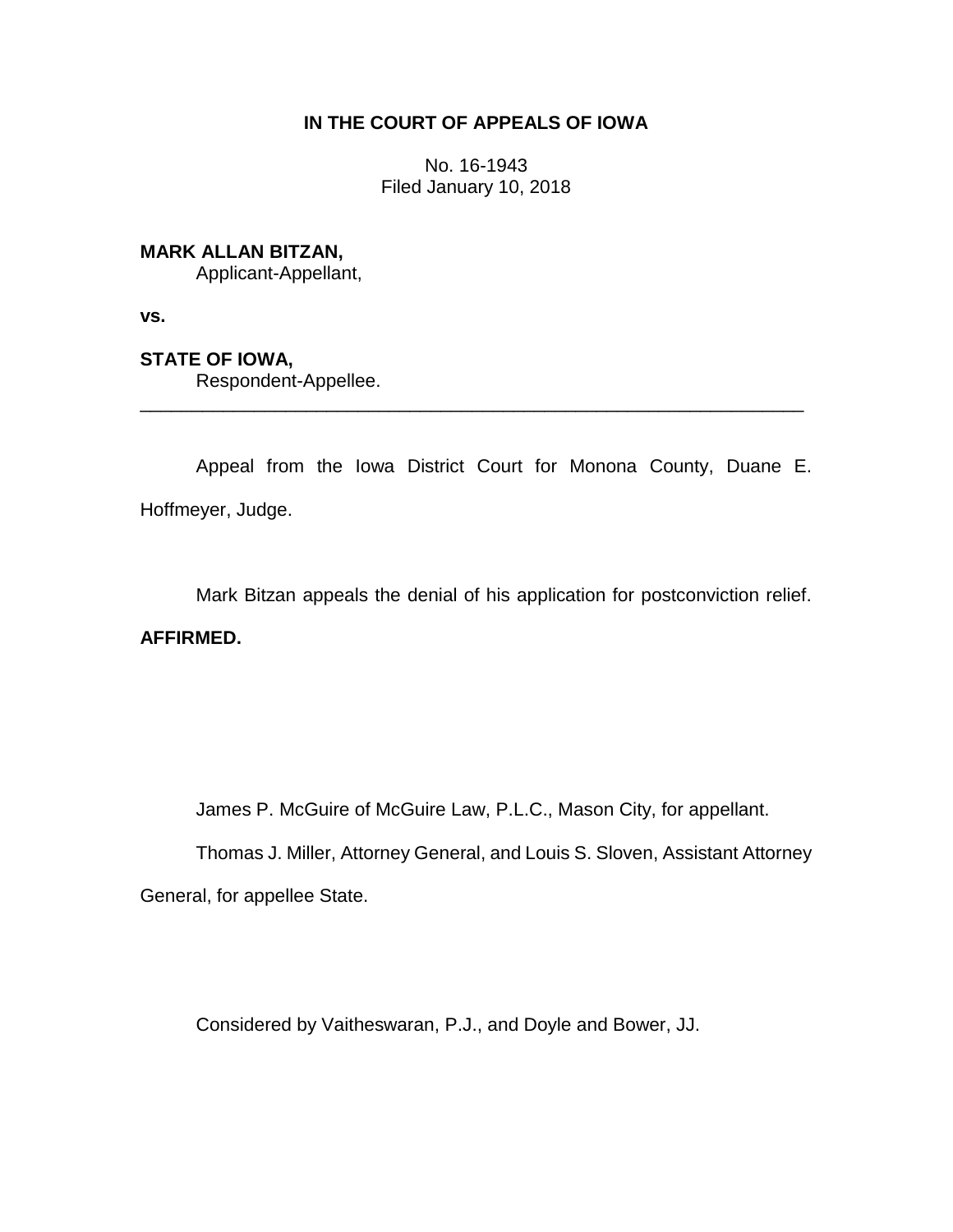### **VAITHESWARAN, Presiding Judge.**

A college student on her way home for winter break stopped at a rest area in Monona County, Iowa. A man in the women's restroom accosted her, forcibly moved her to the handicapped stall, threatened her with a pocket knife, and raped her.

A jury found Mark Bitzan guilty of first-degree kidnapping. <sup>1</sup> This court affirmed his judgment and sentence of life in prison. *See State v*. *Bitzan*, No. 12- 0551, 2013 WL 3273813, at **\***5 (Iowa Ct. App. June 26, 2013). Bitzan filed an application for postconviction relief (PCR) alleging his trial attorneys provided ineffective assistance. The district court denied the application following an evidentiary hearing. Bitzan appealed.

#### *I***.** *Ineffective Assistance of Counsel*

 $\overline{a}$ 

Bitzan contends his trial attorneys were ineffective in failing to (A) object to a nurse's testimony vouching for the credibility of the student; (B) investigate the case and interview witnesses; (C) advise him of the consequences of his decision not to testify and prepare him to testify; (D) object to or investigate DNA evidence; (E) consult an expert about false allegations of rape; (F) object to alleged prosecutorial misconduct; (G) consult an expert about a vaginal tear sustained by the student; (H) impeach the student and explicate his defense of consensual sex; (I) challenge particular jurors for cause or exercise peremptory strikes; and (J) object to testimony about another assault. To prevail, he must show (1) counsel

 $1$  The State also charged Bitzan with second-degree sexual abuse. The jury was instructed to consider this charge only if the State failed to prove the elements of firstdegree kidnapping. See State v. Mitchell, 450 N.W.2d 828, 831 (Iowa 1990) (holding second-degree sexual abuse is a lesser-included offense of first-degree kidnapping).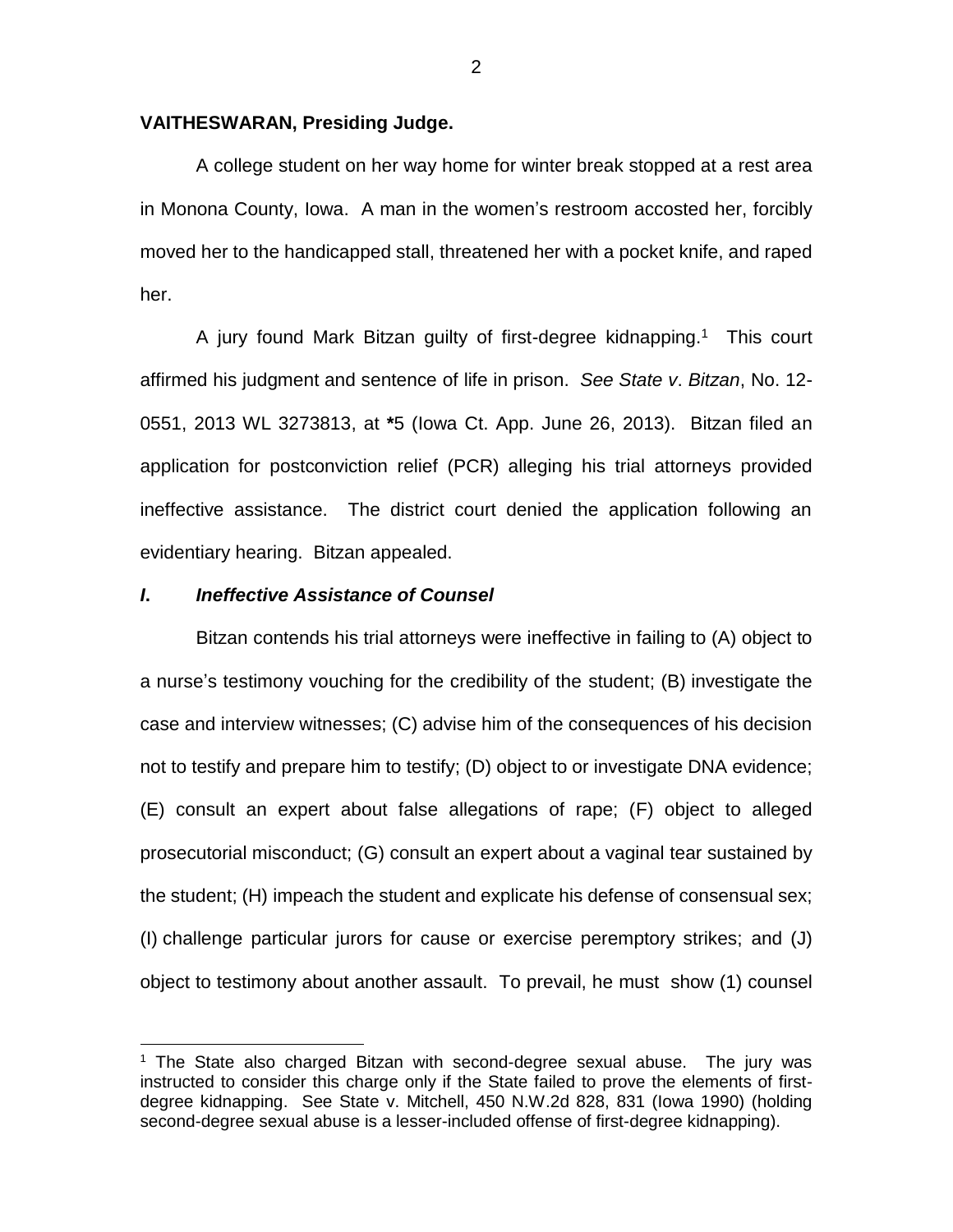breached an essential duty and (2) prejudice resulted. *See Strickland v*. *Washington*, 466 U.S. 668, 687 (1984).

### *A. Vouching Testimony*

The following evidence is relevant to the vouching claim. After the student was raped, she drove to a hospital, where she was examined by an emergency room nurse with twenty-five years of experience. The defense called the registered nurse as a witness to controvert the student's account of having to stop at the rest area to address stomach issues. On cross-examination, the prosecutor asked the nurse whether the student's demeanor was "consistent with" what she had seen in other women who said they were sexually assaulted. Defense counsel objected on relevancy grounds and on the ground the question was outside the scope of direct examination. The district court overruled the objection and the prosecutor proceeded with the following exchange:

Q. Was there anything about the way she appeared that gave you cause to doubt what she was telling you? A. No.

. . . . Q. Did she present in your hospital asking to be treated for a stomach ailment or because she had been sexually assaulted? A. She presented because she had been sexually assaulted.

Q. I believe it's your testimony that nothing she did made you doubt that, correct? A. That is correct.

Q. Nothing about her demeanor? A. Nothing about her demeanor.

Q. Nothing about what she told you? A. Nothing about what she told me.

Q. Nothing about how she reacted to any of the questions you asked? A. Nothing about how she reacted to the questions.

Q. Nothing about— A. Nothing.

Q. —anything to do with her made you doubt what she had to tell you? A. I did not doubt her at all, no.

Bitzan's attorney failed to object to this line of questioning. On redirect examination, he asked the nurse, "Your role wasn't to decide whether or not what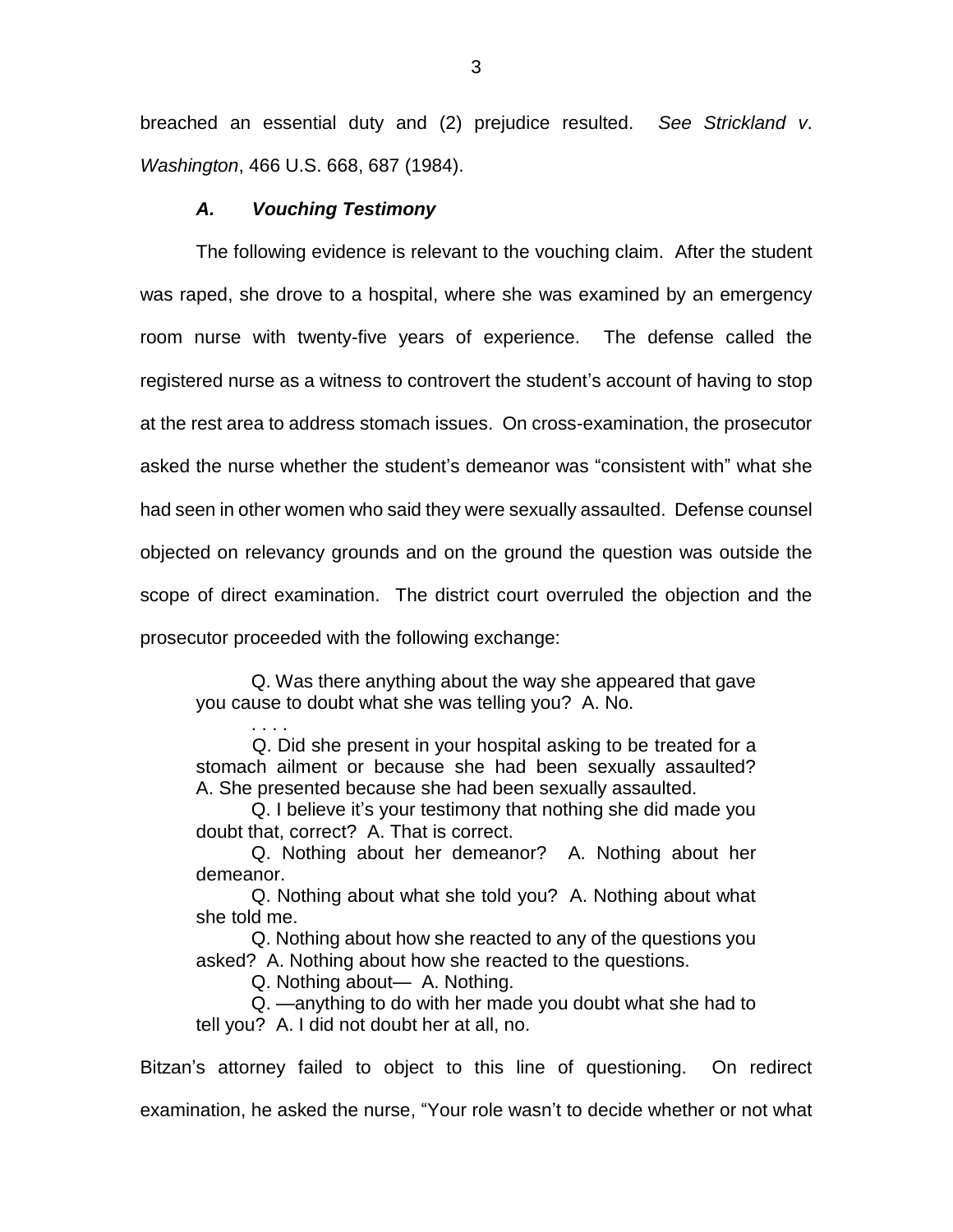she said was the truth, correct?" The nurse responded, "This is true." The attorney then asked, "So that's not something that you were in a position to determine at the time?" The nurse answered, "Personally, I felt as if she was not—she was being honest."

Bitzan contends the nurse impermissibly vouched for the student's credibility and "counsel breached an essential duty by failing to object to the long series of improper questions." On our de novo review, we agree.

The nurse categorically stated nothing made her doubt the student's narrative and she believed the student was "being honest." She directly opined on the credibility of the college student, in contravention of decades old precedent. *See State v. Myers*, 382 N.W.2d 91, 95 (Iowa 1986) ("[E]xpert opinions on the truthfulness of a witness should generally be excluded because weighing the truthfulness of a witness is a matter reserved exclusively to the fact finder.").

Our courts have reaffirmed this precedent. *See State v. Brown*, 856 N.W.2d 685, 689 (Iowa 2014) (concluding sentence in physician's report "indirectly convey[ed] to the jury that [the child was] telling the truth about the alleged abuse because the authorities should conduct a further investigation into the matter"); *State v*. *Dudley*, 856 N.W.2d 668, 676-77 (Iowa 2014) (holding an expert's testimony is "not admissible merely to bolster a [witness's] credibility"); *State v. Jaquez*, 856 N.W.2d 663, 665 (Iowa 2014) (concluding the expert witness indirectly vouched for a child victim's credibility in stating the victim's "demeanor was completely consistent with a child who has been traumatized, particularly multiple times"); *In re C.W.*, No. 16-1677, 2017 WL 5185433, at \*5 (Iowa Ct. App. Nov. 8, 2017) ("Counsel's questioning to elicit the vouching testimony was a breach of duty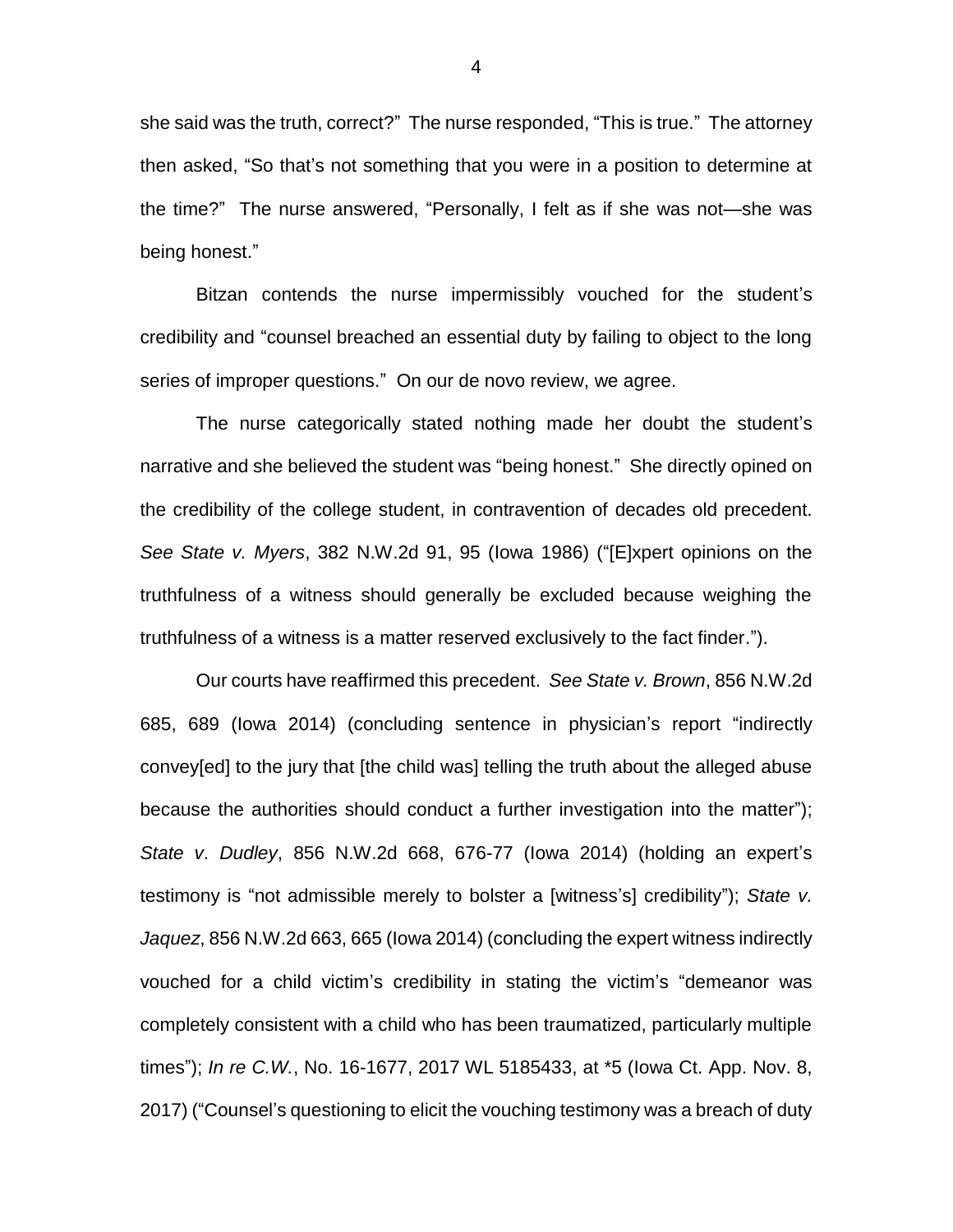to represent [the juvenile] effectively."); *Simpson v. State*, No. 15-1529, 2017 WL 1735615, at \*7 (Iowa Ct. App. May 3, 2017) (concluding trial attorney breached a duty to object to coaching testimony); *State v. Tjernagel*, No. 15-1519, 2017 WL 108291, at \*8 (Iowa Ct. App. Jan. 11, 2017) (concluding trial counsel breached an essential duty in failing to object to expert testimony "indirectly vouching for [a child's] credibility and truthfulness"); *State v. Pitsenbarger*, No. 14-0060, 2015 WL 1815989, at \*9 (Iowa Ct. App. Apr. 22, 2015) (finding no reasonable strategy for failing to object to improper vouching testimony). In most if not all these opinions, the statements found to have been impermissible were far more indirect than the nurse's statements in this case.

The State only addresses *Brown*. In its view, the opinion is inapposite because it discussed expert credibility opinions, whereas the nurse testified as a lay witness. To the contrary, the nurse testified in her capacity as a trauma professional. Her role was no different than the forensic interviewer and therapist in *Dudley* or the physicians who examined the children in *Brown* and *Jaquez*. *See Brown*, 856 N.W.2d at 689; *Dudley*, 856 N.W.2d at 677-78; *Jaquez*, 856 N.W.2d at 664; *see also Myers*, 382 N.W.2d at 98 (finding school principal's vouching testimony impermissible); *State v. Gillison*, No. 15-2045, 2017 WL 2181176, at \*3 (Iowa Ct. App. May 17, 2017) (concluding forensic interviewer and other witnesses offered "direct testimony about their belief in the credibility of the witness's allegations" and defendant's attorney "breached a duty in failing to object").

Notably, the State filed a pretrial motion in limine seeking to exclude precisely this type of vouching testimony. The district court granted the motion. The vouching testimony elicited from the nurse contravened the ruling. *See*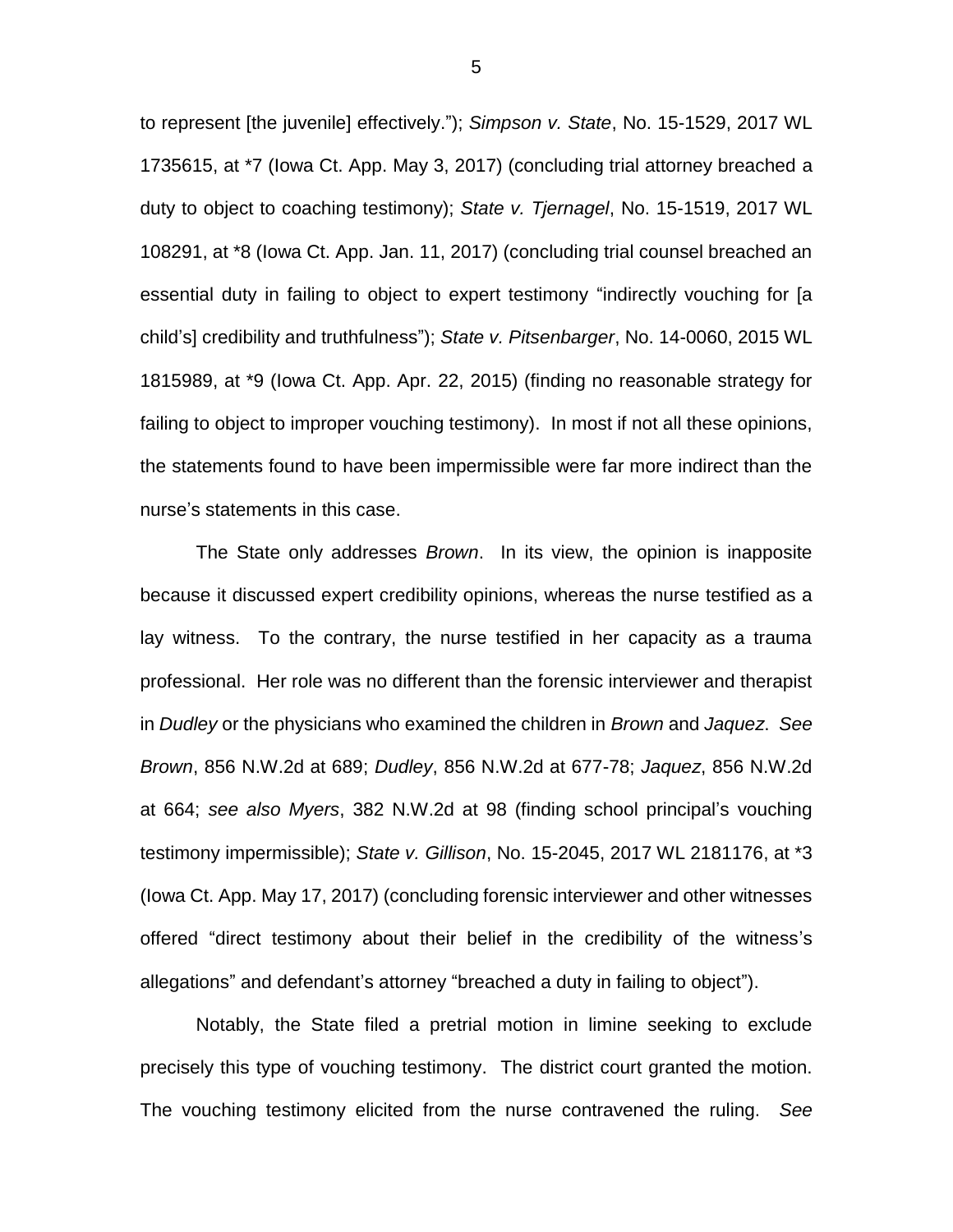*Tjernagel*, 2017 WL 108291, at \*7 (noting State filed a pretrial motion in limine seeking to bar "[a]ny witnesses testifying about the credibility of other witnesses"). We conclude Bitzan's attorneys breached an essential duty in failing to object to the prosecutor's questions and the nurse's responses, including the response to the defense question.

This brings us to the *Strickland* prejudice requirement. To satisfy this prong of the test, an applicant must show "a reasonable probability that, but for counsel's unprofessional errors, the results of the proceeding would have been different." *Strickland*, 466 U.S. at 694. This standard is not met when the evidence of guilt is overwhelming. *See State v. Ambrose*, 861 N.W.2d 550, 559 (Iowa 2015) (concluding "there was no reasonable probability the result of the trial would have been different" where "[t]he evidence of guilt was overwhelming"). In cases involving a witness who vouches for the credibility of another witness, we also have asked whether the case turned on witness credibility. *Tjernagel*, 2017 WL 108291, at \*8 (finding prejudice where "the State's case . . . rested entirely on the credibility of the witnesses"); *Pitsenbarger*, 2015 WL 1815989, at \*10 (concluding "the result may have been different if proper objections had been made to exclude the improper testimony" because "the State's case . . . rested entirely on the credibility of the witnesses"). And we have considered the presence or absence of physical evidence, the pervasiveness of the vouching testimony, and its emphasis in the presentation. *See Tjernagel*, 2017 WL 108291, at \*7.

Our de novo review of the trial record reveals the following facts. The college student described stopping at the rest area, going to the women's restroom, seeing a pair of shoes in the handicapped stall, and having "this instant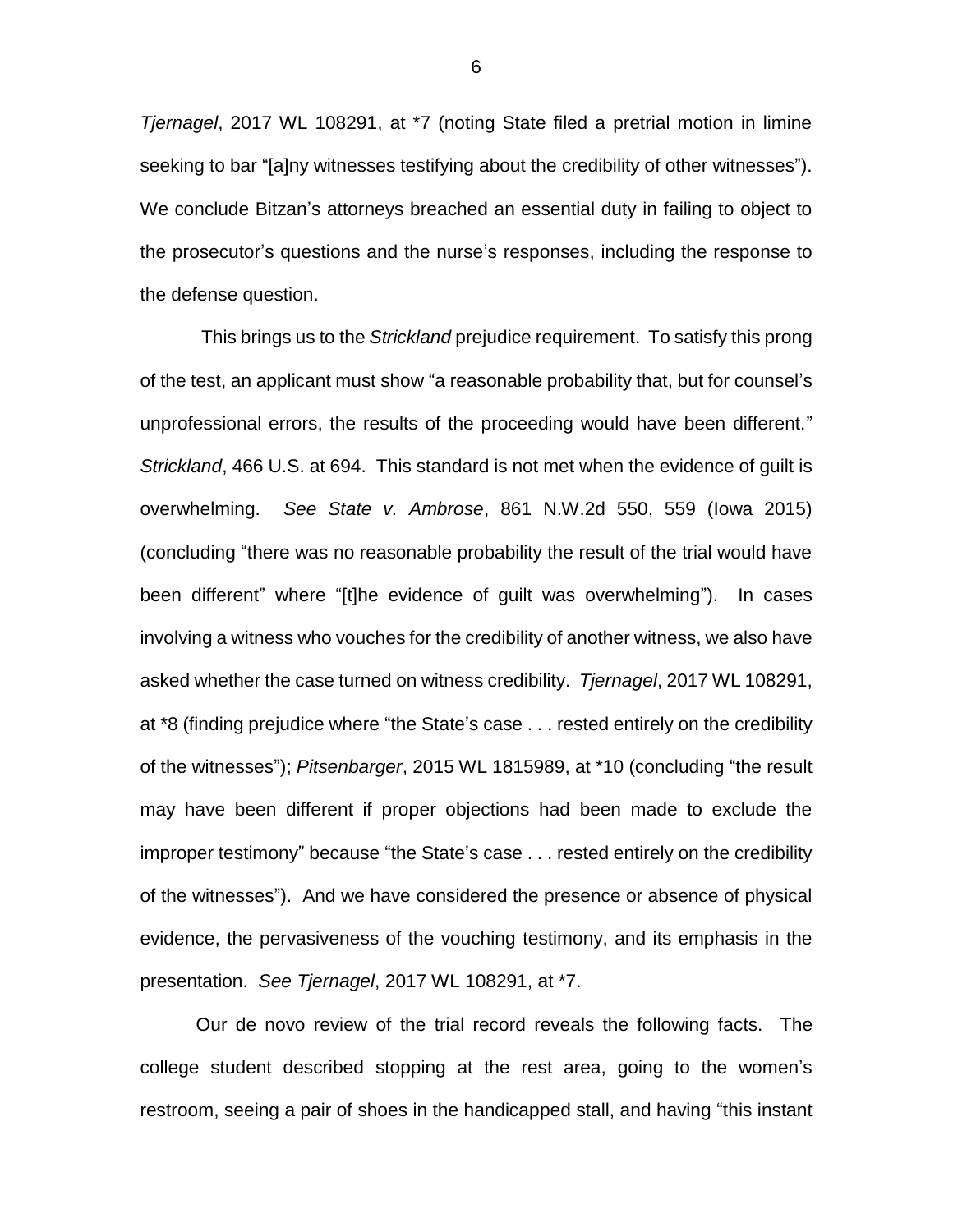reaction something is wrong here." Despite this trepidation, her upset stomach left her no choice but to relieve herself. She stepped into the toilet two stalls down. Soon, she heard the other person leave the handicapped stall, go towards the door, and return to the handicapped stall. She proceeded to the sink area and began washing her hands. As she did so, she glanced up at the mirror and noticed a man standing behind her.

The man wrapped his right hand around her torso and the other hand over her mouth, kissed her on the head, asked if she was going to be quiet, and, after she finished washing her hands, forced her into the handicapped stall. He closed and locked the stall door and held her against the wall. The student was "shaking uncontrollably" in "terror." She testified, "I don't know how many people in their life actually feel genuine terror, but you can't describe that sort of feeling." In a low, "creepy" voice, the man attempted to determine whether someone was waiting for her and whether she was on birth control. He pulled out a "collapsible knife" and said, "If you are quiet, I won't hurt you."

The man proceeded to hurt her. He removed her snow boots and pants, unzipped and lowered his pants, touched her labia and clitoris, forced her to lie on the floor of the stall, and inserted his penis into her vagina. He ejaculated, zipped up his pants, told her to wait in the restroom, and left.

The student left soon after. She obtained the number of her college ROTC commandant and phoned her.

The commandant testified to her conversation with the student. In her words, the student told her "she was raped." On determining the man ejaculated, the commandant advised the student not to wash herself and to get to a hospital.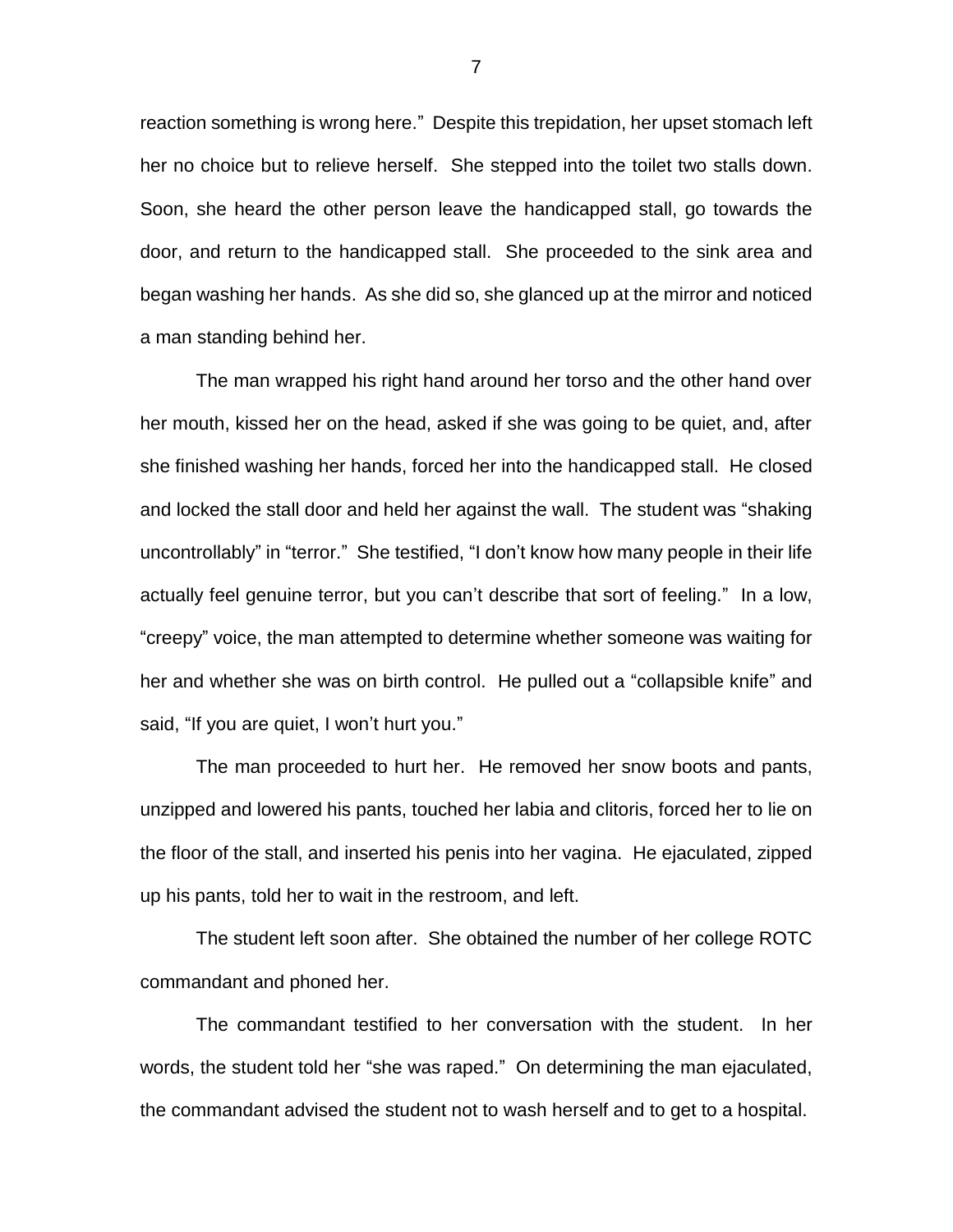A sexual assault nurse examiner at a second hospital to which the student was transferred asked her what happened. The nurse examiner recounted the

student's response, as follows:

She stopped off at a rest stop . . . approximately 50 miles, roughly, north of Council Bluffs . . . . She went into the women's restroom to use the restroom and looked underneath the stalls and saw feet underneath one of the stalls. She proceeded to use the restroom. [S]he came out and was washing her hands. She said that a man had come out of one of the stalls, came up behind her, and put his hand over her mouth and kissed the top of her head. She told me that he said not to fight her, to cooperate with . . . him. He then forced her into . . . the handicapped stall in the restroom. She told me that he pushed her up against the wall, that he kept asking her if she was going to cooperate with him. He took a pocketknife out of his pocket numerous times and showed it to her, and you know, told her that she needed to cooperate with him . . . . She just told me that . . . he had taken her pants and her boots off, that he had laid her on the floor of the stall in the restroom and that he had raped her.

The nurse examiner completed a sexual assault kit that included two swabs

from the student's genital area. The department of criminal investigation tested these samples and identified an unknown male DNA profile. This profile was compared to known profiles. According to a DCI criminalist, "[I]f somebody's DNA profile matches or is identical to the profile that we obtained from the evidence," the agency issues a statistic "that says less than one in 100 billion" in the general population have that profile. Within these parameters, the criminalist opined, "The profile that was obtained from the vaginal swab and the pubic hair swab [of the student] matched the known profile of Mark Bitzan."

A DCI special agent informally spoke to the student at the hospital. According to the agent, "She stated that she had to use the restroom" and "she decided to pull over knowing that she was still 57 miles away from Council Bluffs." She provided the agent with a description of her assailant. During a formal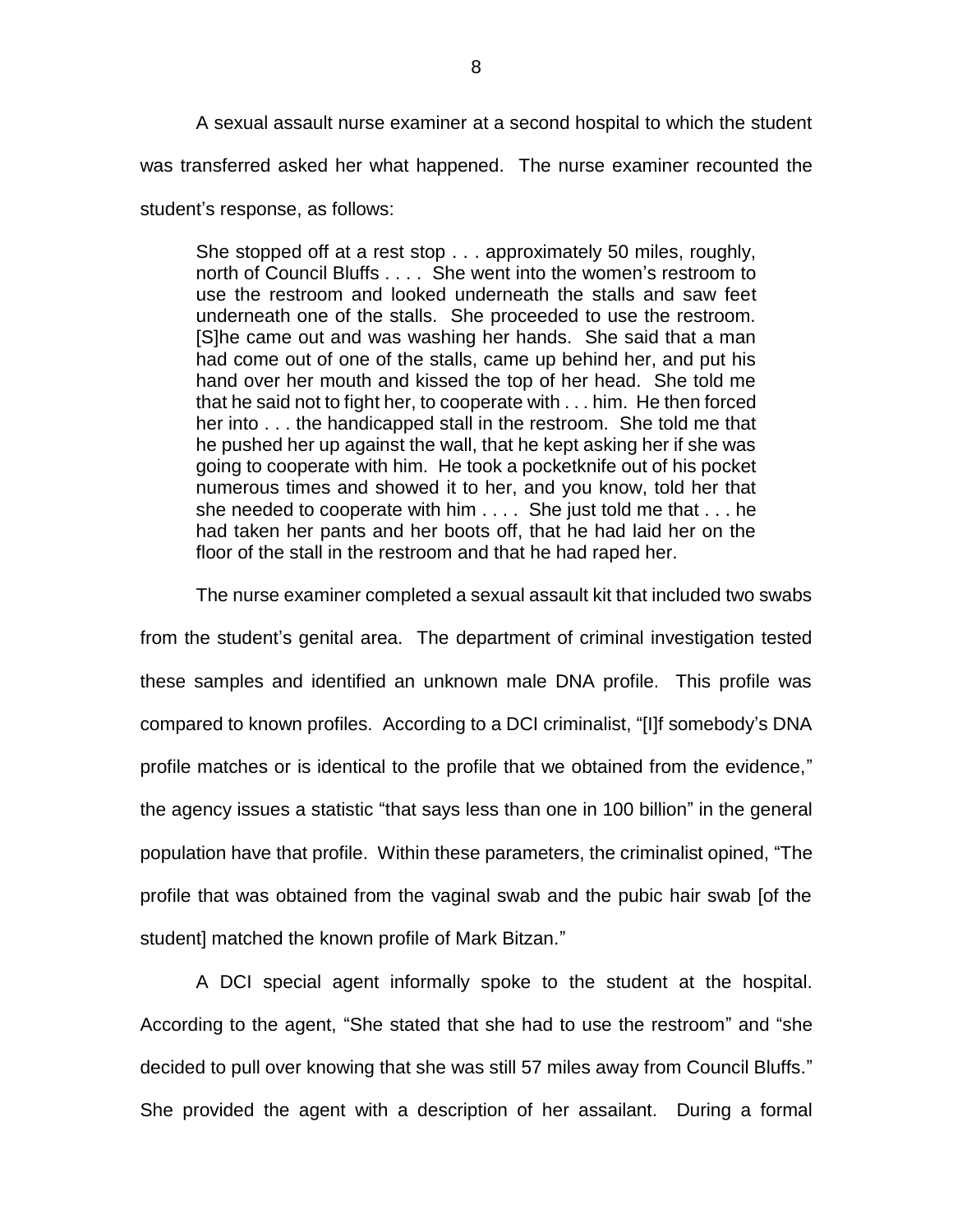interview several hours later, the student provided a consistent description of the attacker.

Bitzan exercised his constitutional right not to testify. His defense of consensual sex was advanced through cross-examination of the State's witnesses and through several defense witnesses, including Bitzan's parents, a student who was asked about the consequences of providing false testimony, and the emergency room nurse whose vouching testimony is being challenged.

Even without the vouching testimony, the evidence supporting the jury's finding of guilt was overwhelming. First, the student did not waver from her narrative, even in the face of vigorous cross-examination by the defense. For example, when one of the attorneys asked, "Bottom line is that you were in this rest area, and you met this person, and for whatever reason, you allowed this to happen, is that true?" she responded, "No. I did not meet this person. This person grabbed and attacked me." Second, the DNA evidence corroborated the student's testimony. Finally, the testimony of the student's commandant, the sexual assault nurse examiner, and the DCI special agent lent credence to the student's testimony.

We recognize the prosecutor honed in on the impermissible vouching testimony in her closing argument. But given the wealth of permissible evidence corroborating the student's testimony, we are persuaded the prosecutor's comments did not generate a reasonable probability of a different outcome.

#### *B. Remaining Ineffective Assistance Claims*

Having found the evidence of guilt overwhelming, we could conclude Bitzan's remaining ineffective assistance claims fail on the *Strickland* prejudice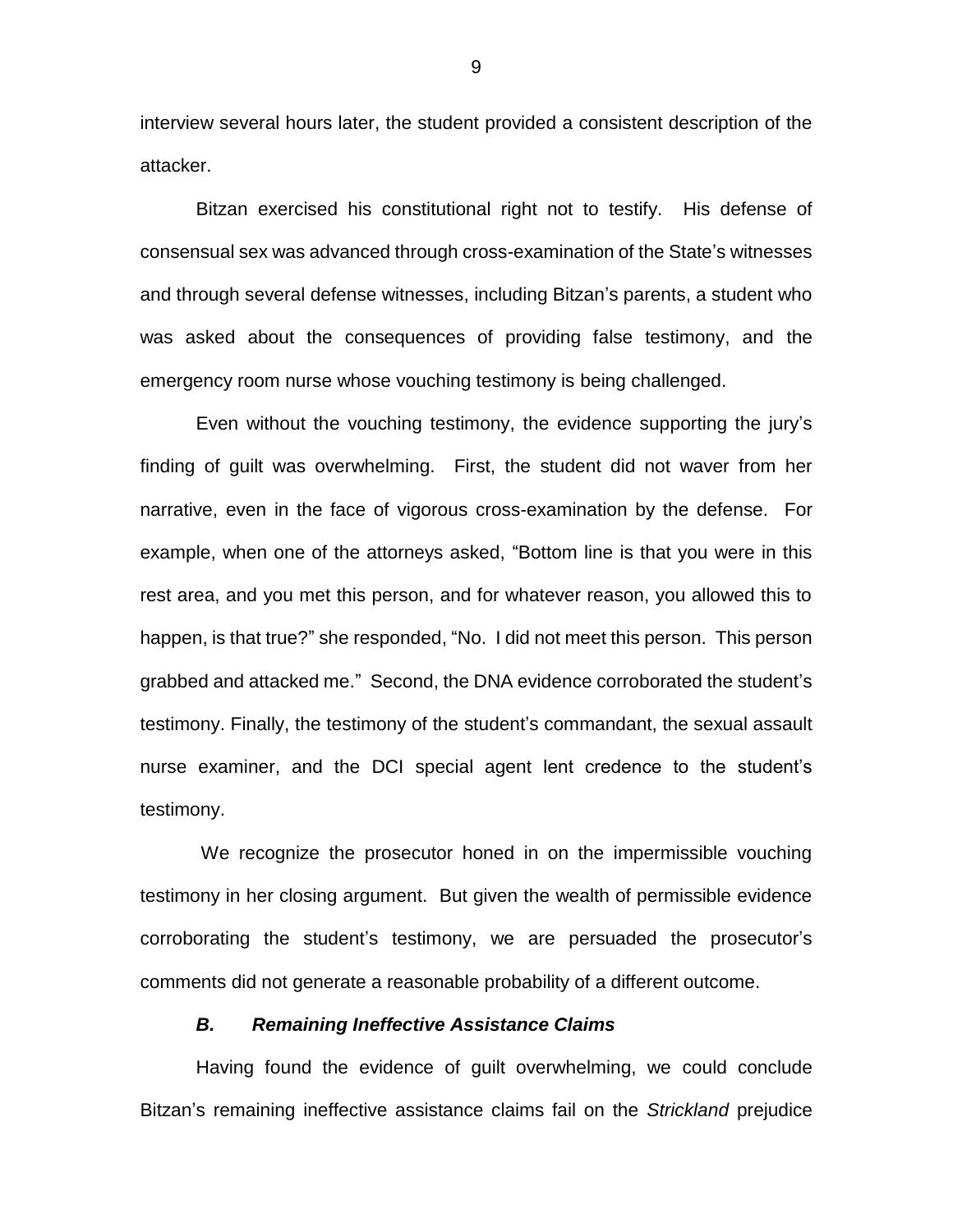prong. But because Bitzan also asserts the combined effect of these errors denied him a fair trial, we will separately address those claims. *See State v*. *Clay*, 824 N.W.2d 488, 500, 501-02 (Iowa 2012) (stating, "Under Iowa law, we should look to the cumulative effect of counsel's errors to determine whether the defendant satisfied the prejudice prong of the *Strickland* test," and stating, "If the defendant raises one or more claims of ineffective assistance of counsel, and the court analyzes the prejudice prong of *Strickland* without considering trial counsel's failure to perform an essential duty, the court can only dismiss the postconviction claim if the alleged errors, cumulatively, do not amount to *Strickland* prejudice").

On our de novo review, we are persuaded Bitzan's trial attorneys breached no essential duty in (B) investigating the case and interviewing witnesses; (C) advising him of the consequences of his decision not to testify and preparing him to testify; (D) failing to object to or investigate the DNA profile evidence; (E) failing to consult an expert about false allegations of rape; (F) failing to object to claimed prosecutorial misconduct; (G) failing to consult an expert to opine on the cause of the vaginal tear sustained by the student; and (H) impeaching the student and explicating the defense of consensual sex. Bitzan's primary attorney thoroughly explained his trial strategy with respect to most of these contentions. The strategy as explained was reasonable or, where it was not explained, was apparent from the trial record.

We are less sanguine about defense counsels' failure to challenge certain jurors for cause or exercise a peremptory strike. Although Bitzan challenges defense counsels' conduct with respect to several members of the jury panel, our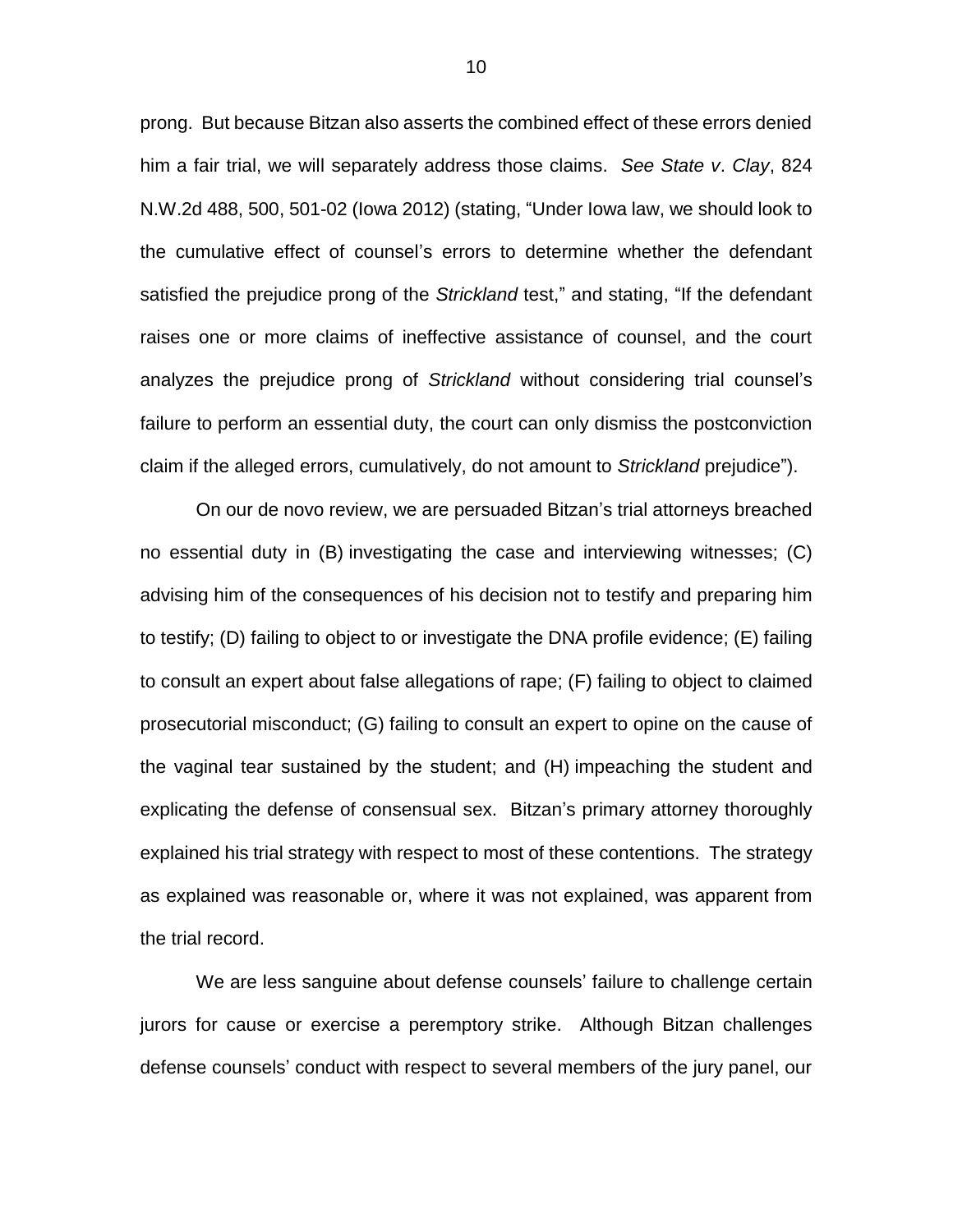concern is with juror  $#21<sup>2</sup>$  The juror stated he had an existing attorney-client relationship with the part-time Monona County Attorney who, in his civil practice, was "taking care of restaurant matters" for him.

Iowa Rule of Criminal Procedure 2.18(5)(e) allows a challenge for cause to a potential juror "[s]tanding in the relation of . . . attorney and client." Although the Monona County Attorney was not the primary prosecutor of Bitzan's case, he was listed on the State's filings and was the head of the office employing one of the prosecutors who handled the case. Under these circumstances, defense counsel should have moved to have the juror stricken for cause. *See, e.g.*, *Futrell v. Comm*onwealth, 471 S.W.3d 258, 274 (Ky. 2015) (stating potential juror's "close relationship with the prosecutor trying the case is presumptively disqualifying" and "any suggestion of an on-going relationship with the prosecutor, such as the potential juror's intent to make use of his professional services again, is disqualifying" and concluding district court's failure to remove a juror for cause after he acknowledged actual bias based on the attorney-client relationship was an abuse of discretion, as was the court's failure to remove a juror whose son was represented by the prosecutor); *cf. State v. Shimko*, No. 05-1758, 2006 WL 3018467, at \*2 (Iowa Ct. App. Oct. 25, 2006) (noting attorney-client relationship ended a year earlier). Their failure to make the motion constituted a breach of an essential duty.

 $\overline{a}$ 

 $2$  On our review of the reported voir dire of the remaining challenged jurors and the notes of Bitzan and his attorneys, we are persuaded counsel did not breach an essential duty in failing to challenge those jurors for cause or exercise peremptory challenges.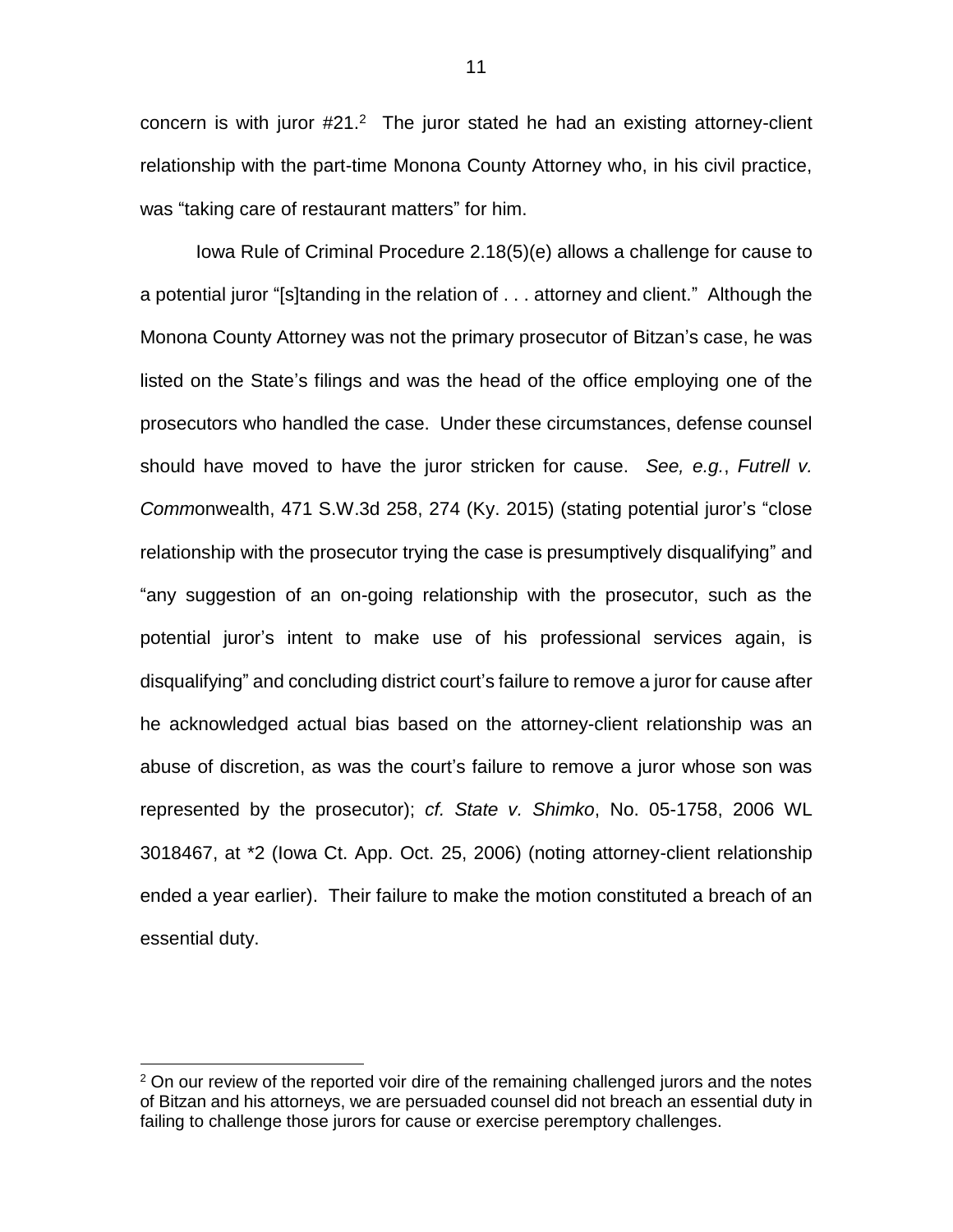That said, Bitzan did not establish *Strickland* prejudice. Both he and his attorneys had notes reflecting their knowledge of the juror's relationship with the county attorney and indicating a preference to have the potential juror remain on the jury. In addition, the juror stated the relationship he had with the prosecutor would not give him pause or impact his ability to listen to a case the county attorney's office was prosecuting. *See Shimko*, 2006 WL 3018467, at \*2 (noting juror "affirmed that he could set aside his personal biases and opinions and render a verdict only on the information presented as evidence and testimony. He further opined that his past business dealings with the prosecutor would not interfere with his ability to impartially judge the evidence presented at trial").

We are left with the claimed failure of Bitzan's attorneys to object to testimony about another assault. Specifically, the DCI special agent who interviewed the student testified, "[A]pproximately a few weeks prior to this incident being reported to us, we had another reported incident in Harrison County of a possible sexual assault." According to Bitzan, the State deliberately elicited the agent's response "knowing his answer would be devastating testimony that would be highly prejudicial."

"Evidence of a crime, wrong, or other act is not admissible to prove a person's character in order to show that on a particular occasion the person acted in accordance with the character." Iowa R. Evid. 5.404(b)(1). However, it may be admissible for other purposes. Iowa R. Evid. 5.404(b)(2).

At the postconviction hearing, one of Bitzan's attorneys was asked about this testimony. He had no specific recollection of it and agreed the record would speak for itself. On our de novo review, we note the DCI agent did not tie the prior